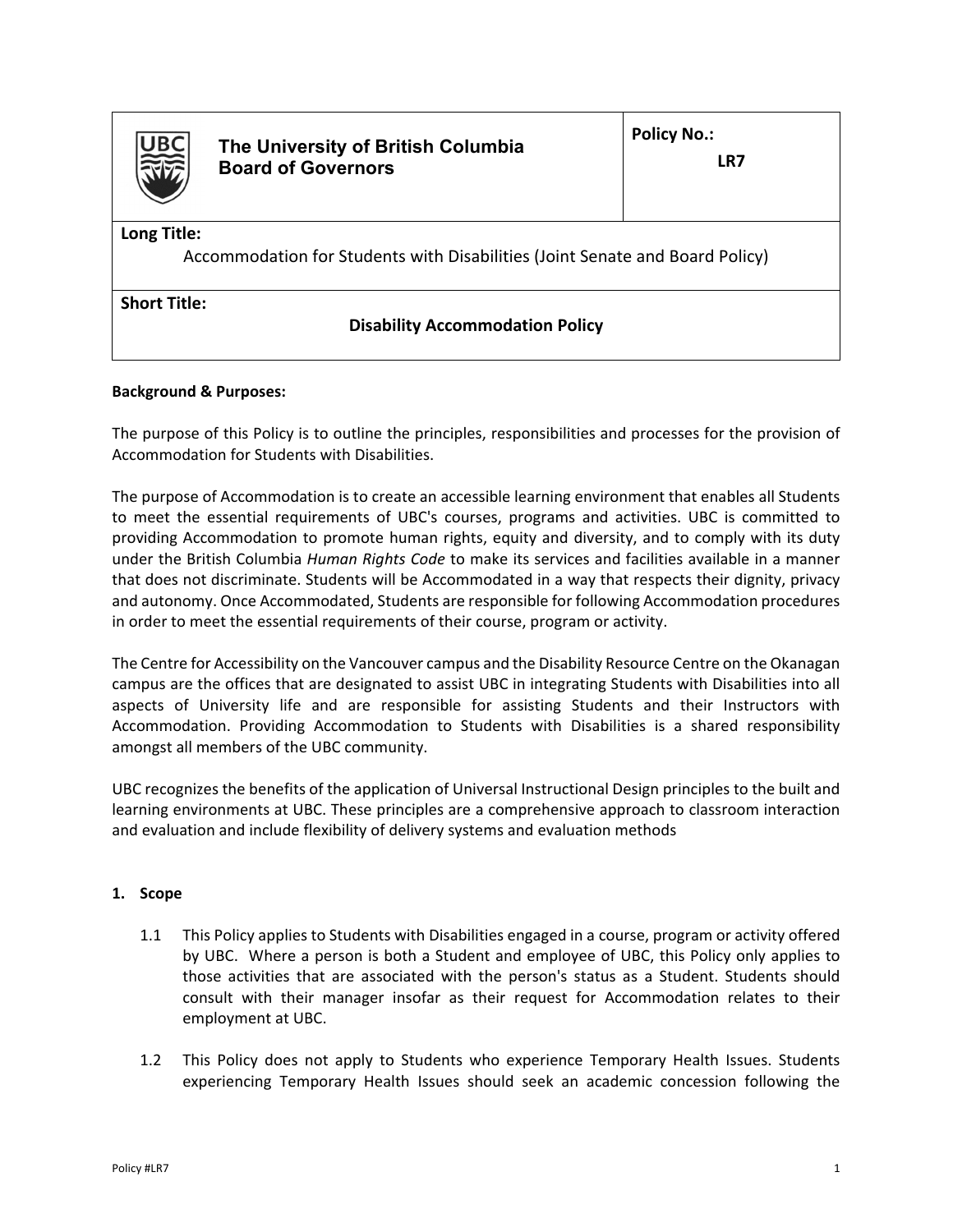processes under the Senate Regulation on Academic Concession set out in UBC's Academic Calendars.

1.3 This Policy also applies to UBC staff and faculty with respect to their shared responsibility to Accommodate Students with a Disability.

## **2. Definitions**

- 2.1 "Accommodation" or **"Accommodate"** refers to any modification that reduces or eliminates barriers to participation arising when Students with Disabilities interact with UBC's facilities or its teaching, learning and assessment methods and materials.
- 2.2 **"**Administrative **Head** of **Unit"** is any one of the following, as the context requires: Director of a service unit, Head of an academic department; Director of a centre, institute or school; Principal of a college; Dean; Associate Vice-President; University Librarian; Registrar; Vice-President; Deputy Vice‐Chancellor & Principal; or President.
- 2.3 **"Centre"** means, in the case of UBC Vancouver Students, the Centre for Accessibility and in the case of UBC Okanagan Students, the Disability Resource Centre.
- 2.4 Person(s) with a "**Disability**" or "**Disabilities**" means persons who:
	- 2.4.1 have a significant and persistent mobility, sensory, learning, or other physical or mental health impairment;
	- 2.4.2 experience functional restrictions or limitations of their ability to perform the range of life's activities; and
	- 2.4.3 may experience attitudinal and/or environmental barriers that hamper their full and self-directed participation in University activities.
- 2.5 Reference to **"Instructors"** in this Policy shall mean, as the context requires, the instructor of record for the particular course or the Head for the particular program for which the Student is seeking Accommodation, and for graduate Students who are enrolled in a thesis or dissertation, the graduate Student's supervisor for these activities for which the Student is seeking Accommodation.
- 2.6 "**Student**" means a person who:
	- 2.6.1 is registered in credit or non-credit courses offered by UBC; or
	- 2.6.2 has formally applied to UBC as a prospective Student.
- 2.7 "**Temporary Health Issues"** are temporary medical impairments or injuries that are unrelated to a Disability and are likely to be substantially resolved in less than one term.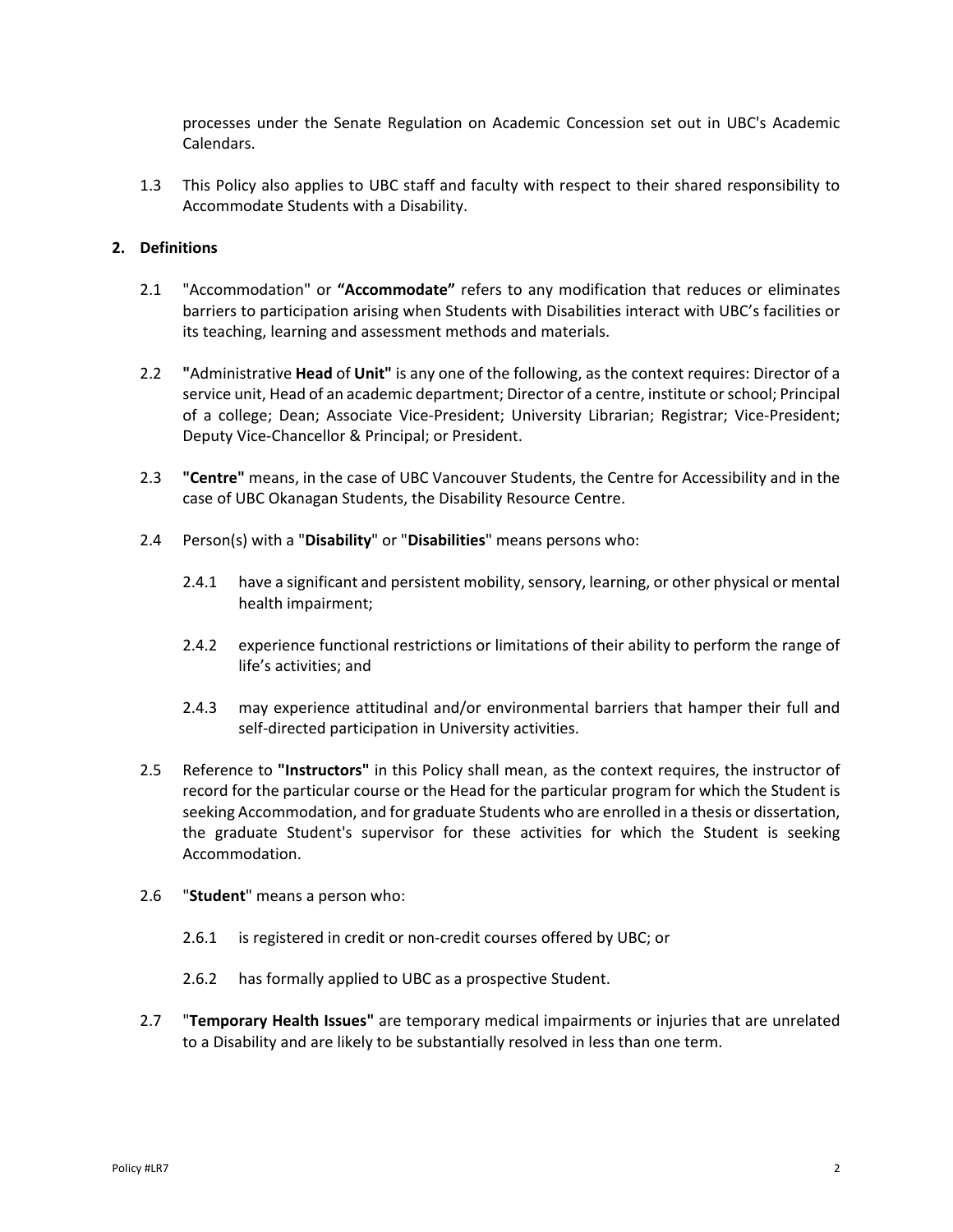#### **3. Responsibilities of UBC towards Students with Disabilities**

- 3.1 UBC has a responsibility to:
	- 3.1.1 provide an inclusive and welcoming environment for Students with Disabilities;
	- 3.1.2 ensure that eligible Students are not denied admission on the basis of their Disability;
	- 3.1.3 make its facilities, courses and programs accessible to Students with Disabilities;
	- 3.1.4 provide reasonable Accommodation to Students with Disabilities to the point of undue hardship;
	- 3.1.5 provide advice and guidance for Students with Disabilities about the Accommodation process;
	- 3.1.6 provide information on its academic calendar and website regarding the Accommodation process; and
	- 3.1.7 ensure that faculty and staff are provided relevant information about UBC's policies and procedures associated with providing Accommodation to Students with Disabilities and are familiar with broader accessibility issues.
- 3.2 UBC will carry out the responsibilities set out in section 3.1 in a manner consistent with the BC *Human Rights Code* and other applicable legislation.
- 3.3 The Centre is the office at UBC that is primarily responsible for carrying out the responsibilities set out in section 3.1. In particular, what this means for section 3.1.7 is that the Centre is responsible for including information on its web site that provides guidance to members of the UBC community about implementation of this Policy. Instructors and other UBC employees are responsible for assisting the Centre to carry out its mandate.
- 3.4 The Centre is responsible for determining Accommodations for Students with Disabilities. The Centre is also responsible for determining a Disability‐related need for academic concessions for Students. If the Centre determines that a Student requires an academic concession for reasons related to a Disability, the Centre will notify the relevant faculty or school of such requirement. The faculty or school will then determine what academic concession is to be granted to the Student. For clarity, any appeal of such a decision for academic concession will be governed by the Senate Regulation on Academic Concession set out in the Academic Calendars.
- 3.5 Instructors and other UBC employees are responsible for implementing these Accommodations with the advice and support of the Centre. The Centre is responsible for implementing Accommodations that cannot reasonably be provided at a program level.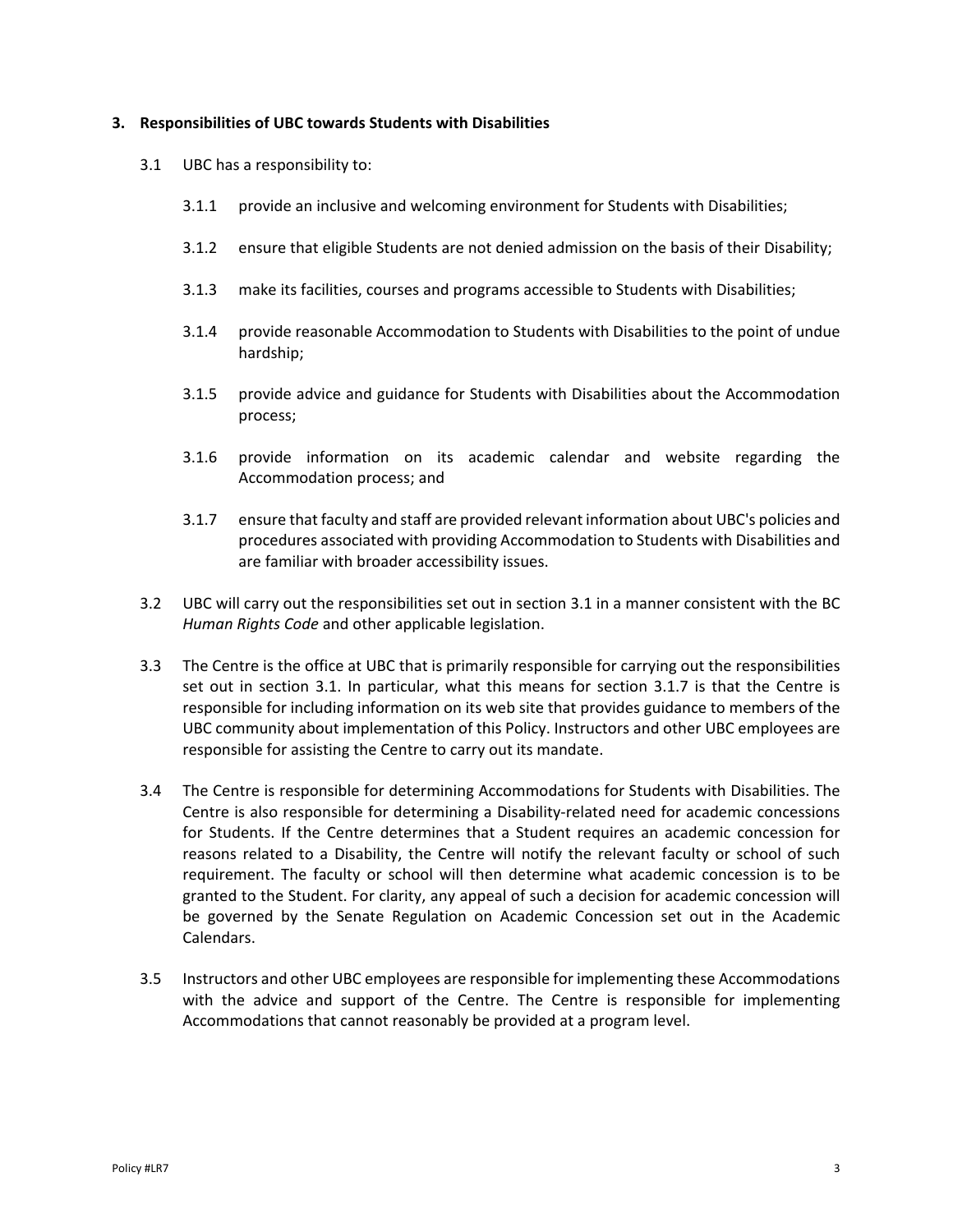#### **4. Responsibilities of Students with Disabilities**

- 4.1 Students with a Disability seeking Accommodations for their Disability have a responsibility to:
	- 4.1.1 contact the Centre about any requested Accommodation in a timely manner (as set out in the Procedures) to allow for arrangement of Accommodation;
	- 4.1.2 provide the appropriate documentation of their Disability to the Centre;
	- 4.1.3 notify the Centre of any changes to their Accommodation requirements;
	- 4.1.4 comply with instructions and procedures for developing and implementing the Accommodation; and
	- 4.1.5 at the beginning of each term or otherwise at the earliest available opportunity, provide the letter of Accommodation received from the Centre to the Instructors or unit from whom they are seeking Accommodation, and to other UBC employees, as appropriate.
- 4.2 Failure to comply with the above responsibilities may result in delays in providing the Accommodation or the appropriate Accommodation not being provided. While providing Accommodation enables Students with a Disability to have an alternative means of meeting essential requirements of the course, program or activity, fulfilling essential requirements remain the Students' responsibility. Providing Accommodation shall not lower the academic standards of UBC, and shall not remove the need for evaluation or assessment and the need to meet essential requirements.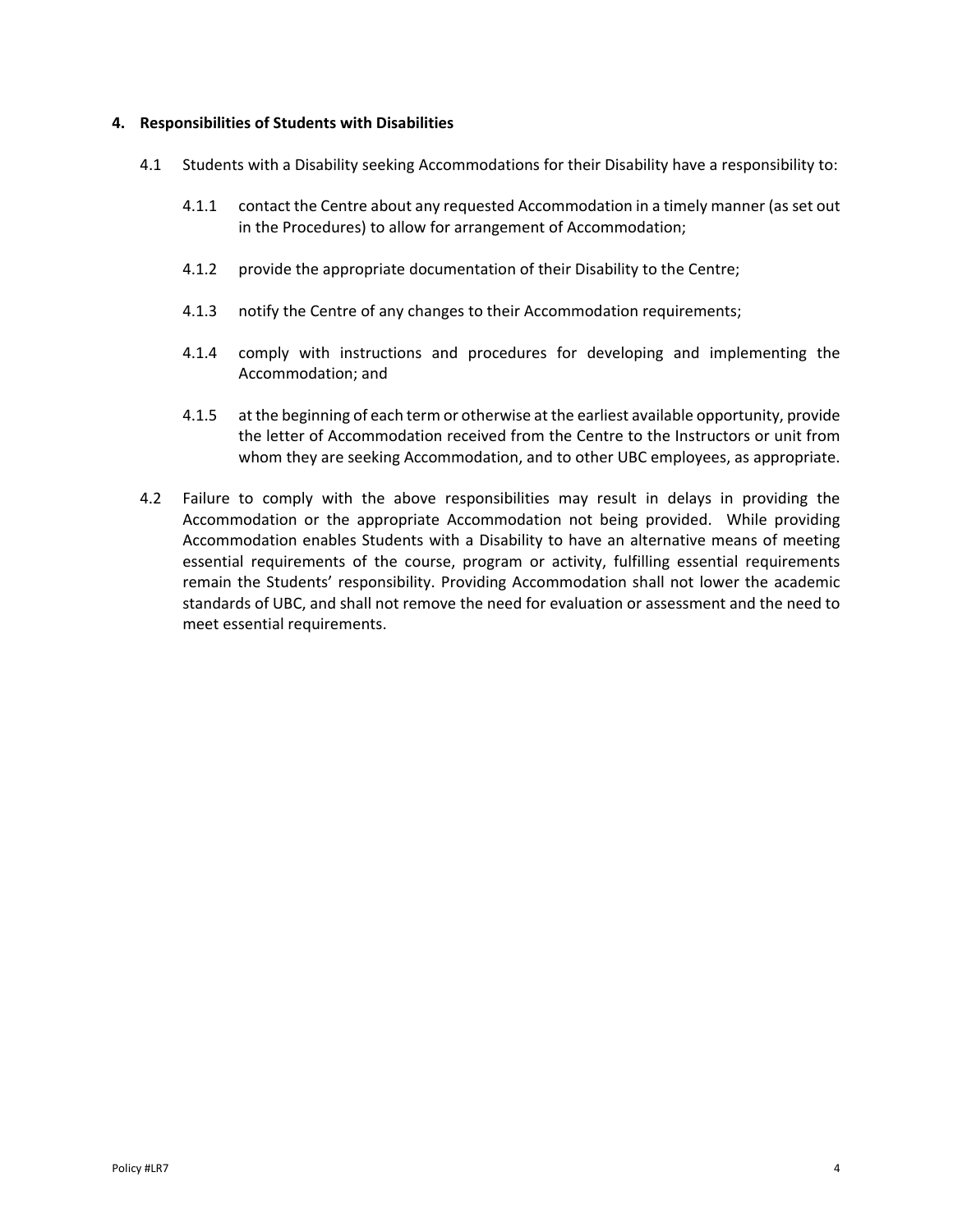

# **PROCEDURES ASSOCIATED WITH THE DISABILITY ACCOMMODATION POLICY**

*Pursuant to the Regulatory Framework Policy, the President may approve Procedures or the amendment or repeal of Procedures. Such approvals must be reported at the next meeting of the UBC Board of Governors or as soon thereafter as practicable.* 

*Capitalized terms used in these Procedures that are not otherwise defined herein shall have the meanings given to such terms in the accompanying Policy, being the Disability Accommodation Policy.* 

# **1. Distinguishing Disabilities from Temporary Health Issues**

- 1.1 The Centre's responsibility to provide Accommodation under this Policy applies only to Students with Disabilities, not Temporary Health Issues. Such issues involve a different process and are addressed under the Senate Regulation on Academic Concession set out in UBC's Academic Calendars. Under that process, the relevant faculty or school will determine the appropriate academic concession that should be made, if any.
- 1.2 Where there is uncertainty about whether a Student has a Temporary Health Issue or a Disability, Students, their Instructors or other relevant UBC employees should consult with the Centre. Such consultation is especially important where a Student's Temporary Health Issue has persisted for more than one term as the Centre will determine whether the issue has become a Disability.

## **2. Process for Creating Accommodation**

- 2.1 Students requesting Accommodation are responsible to register with the Centre and to provide appropriate documentation as set out in section 4 of the Procedures. Students are encouraged to make contact with the Centre as soon as reasonably possible to ensure it has sufficient time to properly review Accommodation requests and to coordinate any necessary arrangements.
- 2.2 All requests for exam and other test Accommodations (e.g., extended time, alternative location, etc.) must be received by the Centre at least 7 calendar days prior to the scheduled date for mid-term examinations/tests and 7 calendar days prior to the start of formal examination periods. Students are advised to make such Accommodation requests to the Centre as soon as possible to avoid delays in service. Instructors are responsible to provide information relating to the examination or test to the Centre at least 2 business days prior to the scheduled date for such examination or test.
- 2.3 In consultation with the Student, the Centre will review the documentation provided by the Student seeking Accommodation, identify necessary academic adjustments, auxiliary aids, and/or services, and determine the Accommodations that are reasonable and appropriate. Accommodations will be made on an individual basis, taking an intersectional and holistic view of both the individual and the environment, based on factors such as the functional impact of the Disability and the Student's field of study.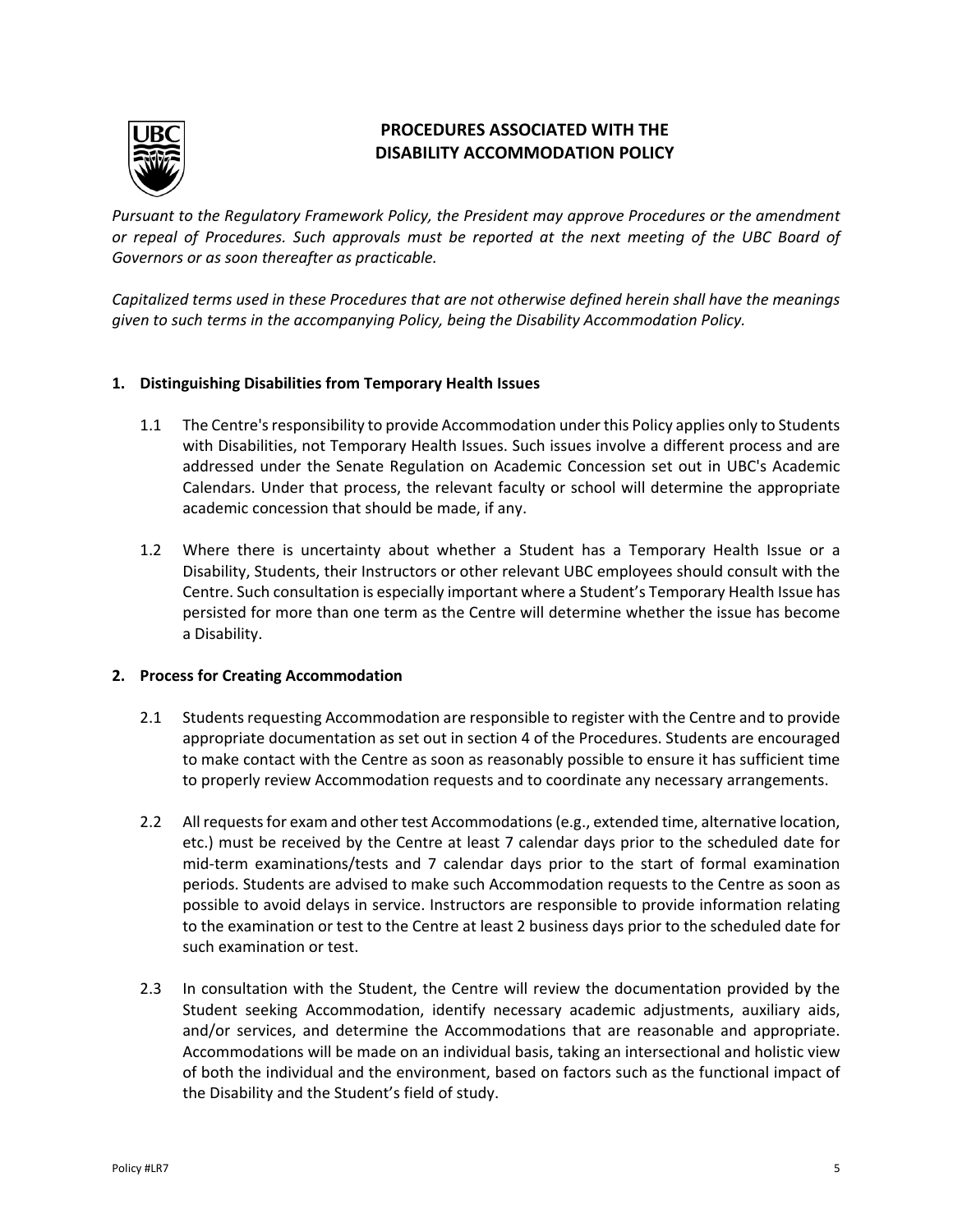- 2.4 The Centre may determine the following types of Accommodations:
	- 2.4.1 academic Accommodations (e.g. exam-related Accommodations, captioning and sign interpreting, note-taking, course materials in alternate formats, customized exam formats, adaptive equipment / assistive technology and relocation of classes); and
	- 2.4.2 non-academic Accommodations (e.g. Accommodations for housing, parking or recreational activities).
- 2.5 The Centre will prepare a letter of Accommodation which details the specific Accommodation the Centre has determined, and explains how to implement that Accommodation.
- 2.6 At the beginning of each term or otherwise at the earliest available opportunity, Students are expected to provide the letter of Accommodation given to them by the Centre to each Instructor or unit from whom they are seeking Accommodation. The Instructor or unit is responsible for implementing the recommended Accommodation and providing all relevant information regarding the Accommodation to the members of the course or program teaching team. The Centre is responsible for coordinating the support services to be provided for the approved Accommodation where those services cannot reasonably be provided at the program level.

### **3. Limits to Accommodation: Undue Hardship and Essential Requirements**

- 3.1 UBC's duty to Accommodate Students with Disabilities is limited to providing reasonable Accommodation without incurring undue hardship, as that term has been interpreted under BC law. What constitutes undue hardship varies based on, and must be considered in the context of, the circumstances of each individual case. However, undue hardship is likely to exist when an Accommodation could reasonably be expected to result in:
	- 3.1.1 a substantial risk to health or safety to the Student or others;
	- 3.1.2 failure of the Student to meet an essential requirement of a course, program or activity; or
	- 3.1.3 financial or logistical challenges that would seriously compromise or undermine the viability of a course, program or activity.
- 3.2 For the purposes of this Policy, essential requirement(s) are the tasks or requirements of a course, program or activity that must be acquired or demonstrated in order for a Student to successfully meet the objectives of, and that cannot be altered without compromising the fundamental nature of, the course, program or activity. Identifying essential requirements is critical in determining appropriate Accommodations. The following factors determine whether or not a task or requirement of a course, program or activity is an essential requirement:
	- 3.2.1 the task or requirement is rationally connected to the Student's ability to successfully complete the course, program or activity;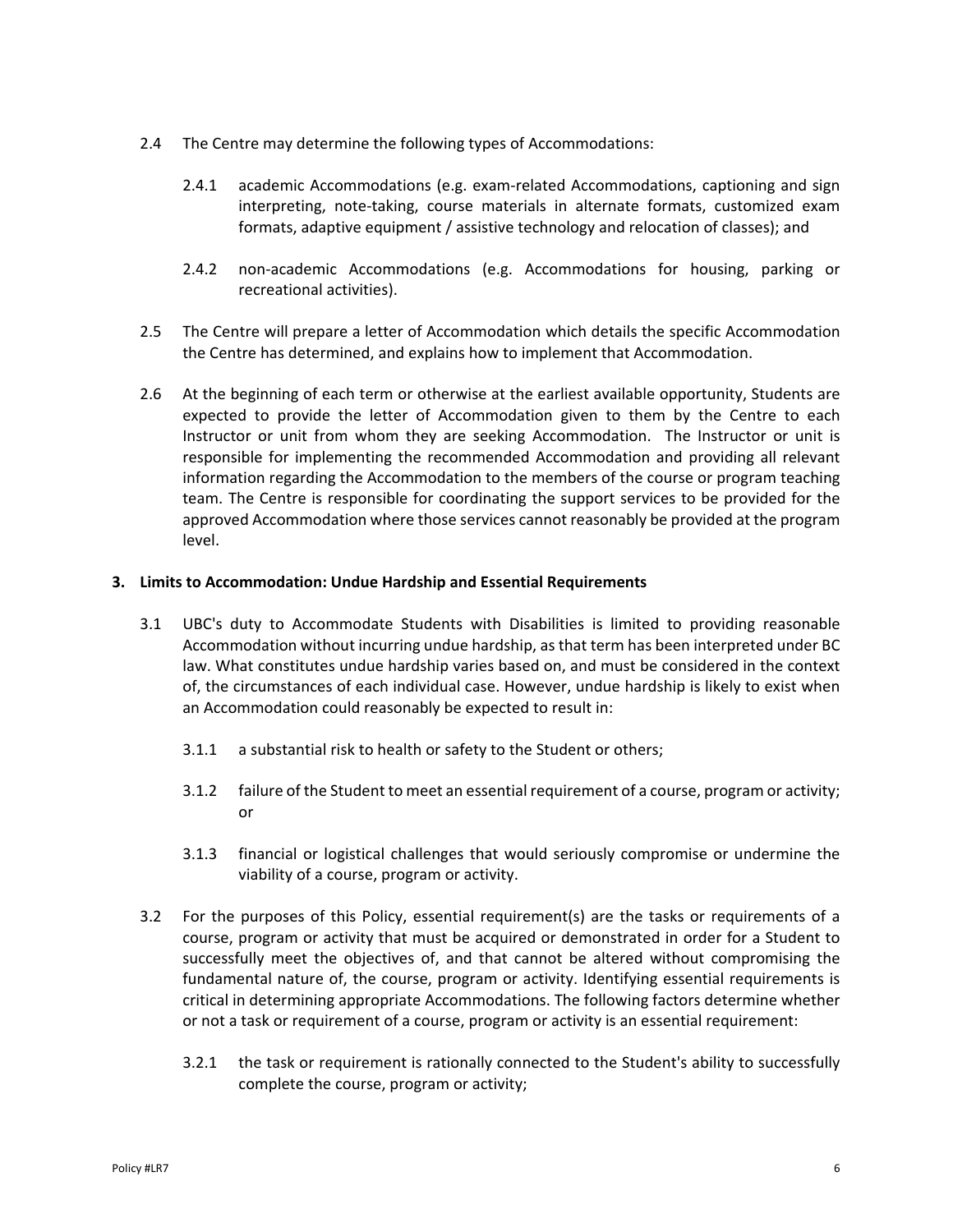- 3.2.2 the task or requirement was included in good faith, in the belief that it was necessary for the fulfillment of the objectives of that course, program or activity; and
- 3.2.3 the task or requirement is reasonably necessary for the Student to successfully complete the course, program or activity.
- 3.3 Instructors or other UBC employees who have been notified of an Accommodation for a Student in their course, program or activity have a duty to make such Accommodations, subject to undue hardship. If the Instructor or other UBC employee believes that the Accommodations determined by the Centre will result in an essential requirement of their course, program or activity being unmet or will otherwise incur undue hardship, they must contact the Centre to discuss their concerns, and work cooperatively to determine whether undue hardship would arise if the Accommodation were implemented.
- 3.4 If the Instructor or other UBC employee cannot reach agreement with the Centre on the issue of whether the Accommodation will result in undue hardship, any of them may refer the matter to the following decision-maker or their delegate in the applicable faculty or administrative unit:
	- 3.4.1 for academic Accommodations, the Registrar; and
	- 3.4.2 for non‐academic Accommodations, the Administrative Head of Unit.

The decision‐maker referenced in section 3.4 will promptly consider the request in consultation with the Centre, the relevant Instructor or other UBC employee, and the Office of the University Counsel, as appropriate. For academic Accommodations, the decision‐maker will also consult with the Dean.

3.5 The decision of this decision‐maker as to whether an Accommodation would incur undue hardship is final, and the Centre will amend its Accommodation determination if required to comply with this decision. Pending this final decision, the Instructor or other UBC employee will be required to implement the Accommodation determination of the Centre.

## **4. Documentation**

- 4.1 Students must ensure that documentation acceptable to the Centre is obtained from medical doctors, registered psychologists or other health professionals who are appropriately certified and/or licensed to practice their professions and have specific training, expertise, and experience in the diagnosis of the particular Disability for which Accommodation is being requested. The Centre will provide reasonable assistance to Students to obtain such documentation. UBC is not required to provide or assume the costs of diagnostic services.
- 4.2 Students should submit documentation outlining the nature of the Disability, along with a detailed explanation of the functional impact of the Disability. A diagnosis alone is not sufficient to support a request for an Accommodation.
- 4.3 Documentation must be current. For Students who have a stable condition, usually no more than 3 years must have elapsed between the time of the assessment and the date of the initial request for Accommodation.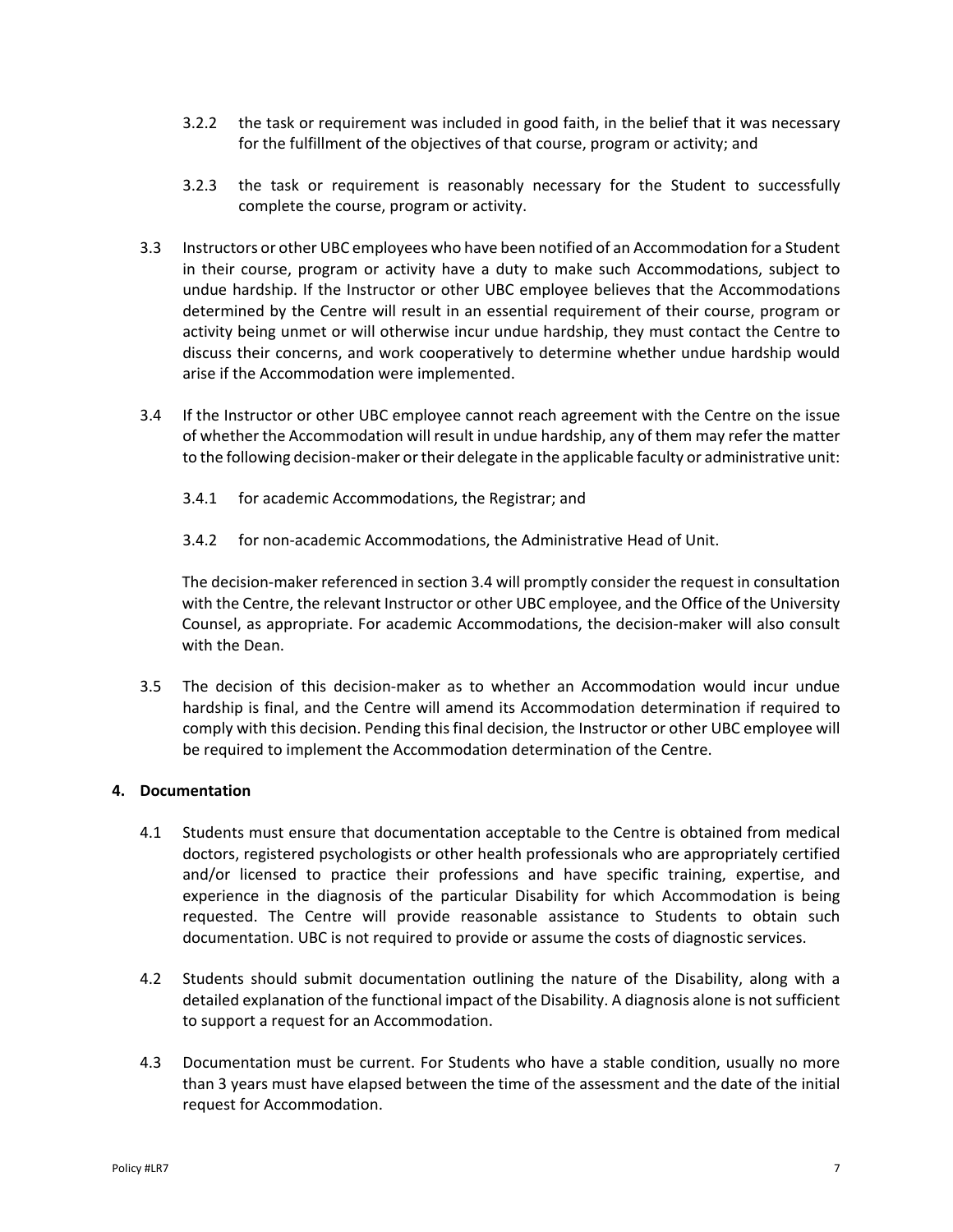- 4.4 All medical information obtained by the Centre will be treated as confidential. When releasing information about the nature of the Disability to Instructors or other relevant UBC employees, its likely impact in an academic setting and recommended Accommodations, the Centre's actions will be governed by the BC *Freedom of Information and Protection of Privacy Act*. This information is disclosed to such persons on a "need-to-know" basis in order for them to perform their duties under the terms of this Policy.
- 4.5 When a Student's functional abilities have shown significant change since the documentation was submitted (i.e. either an improvement or deterioration of status has taken place or is expected to take place) or when the Student's Accommodation requests have changed significantly over the course of their studies, new or updated information may be requested by the Centre. UBC is not required to provide or assume the cost of diagnostic services.
- 4.6 In exceptional circumstances, at the sole discretion of the Centre, a Student may be provided Accommodation on a limited basis without documentation.

## **5. Student Appeals**

- 5.1 Where a Student disagrees with an Accommodation decision, he or she should advise the Centre of the Student's concerns. The Accommodation decision will be reviewed by a Centre Accessibility Advisor, Manager or Director who was not involved in the original Accommodation decision. This individual will make a timely decision about whether to vary the Accommodation, and will provide the Student with reasons for such decision in writing, after:
	- 5.1.1 conducting a review of all relevant documentation;
	- 5.1.2 consulting with the appropriate Instructors, Administrative Heads of Unit, or other UBC employees as required; and
	- 5.1.3 seeking advice from the Office of the University Counsel.
- 5.2 If the resolution process outlined in section 5.1 above is not resolved to the Student's satisfaction, the Student may appeal to the Responsible Executive for this Policy or their delegate, to review the Accommodation determination of the Centre. Such an appeal is to be made in writing, by submitting to the Responsible Executive or their delegate, a request for appeal setting out:
	- 5.2.1 the Accommodation being requested by the Student;
	- 5.2.2 the original Accommodation determination of the Centre;
	- 5.2.3 the decision made pursuant to section 5.1 of these Procedures; and
	- 5.2.4 all documents or other information relevant to review of the Accommodation determination of the Centre that the Student has received (including a copy of the letter of Accommodation detailing the specific Accommodation the Centre determined).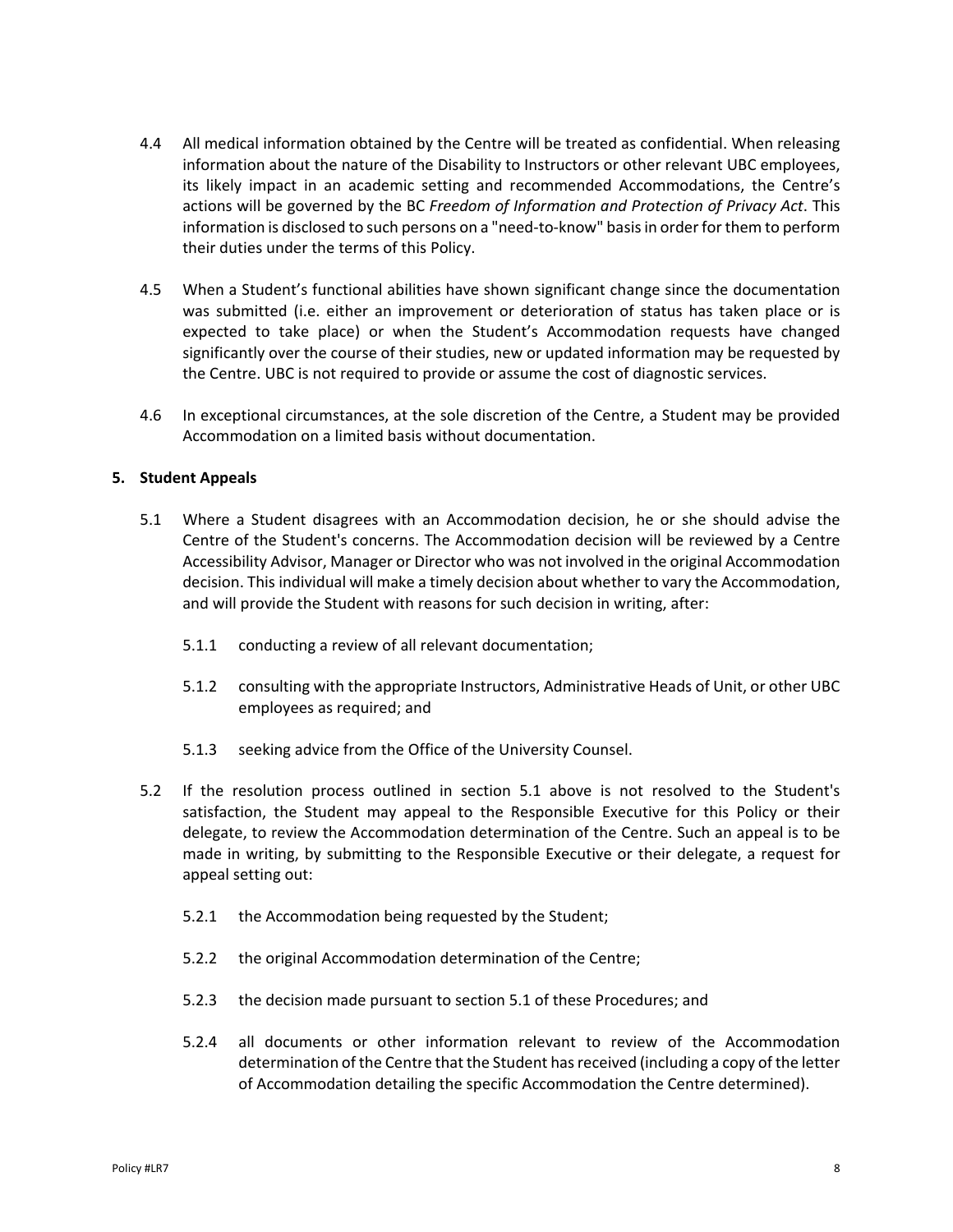- 5.3 The Responsible Executive or their delegate will:
	- 5.3.1 review the Accommodation being requested by the Student, the Accommodation determination of the Centre, the decision made pursuant to section 5.1 of these Procedures, and all other relevant documents or information that were provided with the request for appeal;
	- 5.3.2 request information from the Centre and the relevant Instructor or other UBC employees, as appropriate;
	- 5.3.3 consult with other professionals, such as medical professionals and external legal counsel, as appropriate; and
	- 5.3.4 make a decision about whether to vary the Accommodation determination of the Centre within 10 calendar days of receipt of the written request for appeal. The Responsible Executive or their delegate will communicate their decision and reasons as to the appropriate Accommodation for the Student, in writing, to each of the Student, the Instructor or other unit from whom the Student is seeking accommodation, and the Centre.
- 5.4 The Centre will amend its Accommodation determination, if required, to comply with the decisions made pursuant to sections 5.1 or 5.3 of these Procedures. Pending such decisions, the relevant Instructor or other UBC employee will be required to implement the Accommodation determination of the Centre.
- 5.5 Where a Student wishes an Accommodation decision or any part thereof to be investigated on the grounds of discrimination, they must initiate such a complaint and follow the processes relating to matters of discrimination under the Discrimination Policy.
- 5.6 The Student may also have recourse to processes outside of UBC, such as filing a complaint with the BC Human Rights Tribunal.